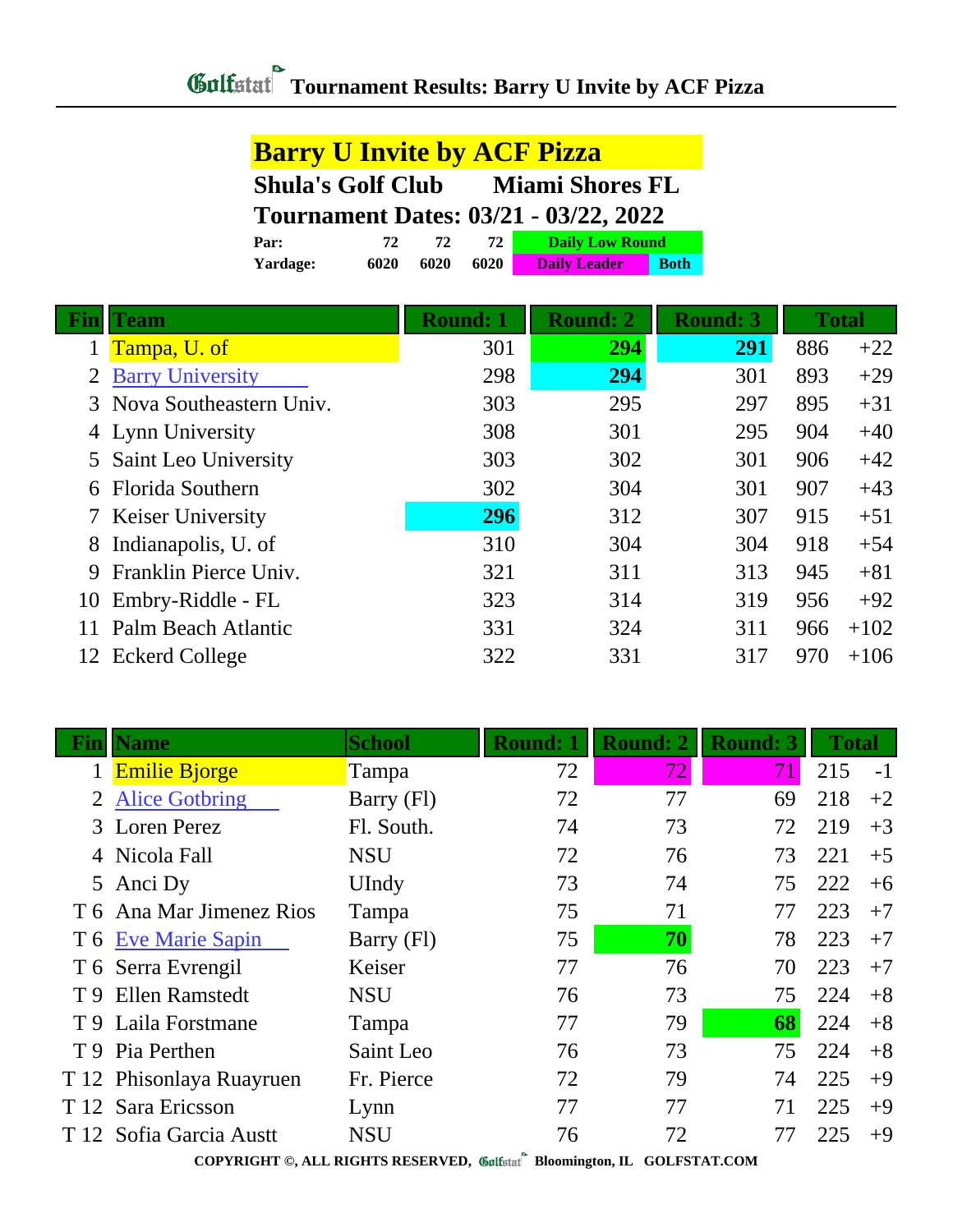## **Fin Name School Round: 1 Round: 2 Round: 3 Total** T 15 Alice Gatti Lynn 19 79 75 72 226 +10 T 15 Francesca Santoni Saint Leo 76 75 75 226 +10 T 15 Hanna Ahlander NSU 79 75 72 226 +10 T 15 Lacey Tucker Fl. South. 75 76 75 226 +10 T 15 [Nina Klug](http://www.golfstat.com/ultimate/W346web/W346index.htm?p=K) Barry (Fl) 76 75 75 226 +10 T 20 Emily Montagnino Tampa 77 72 78 227 +11 T 20 [Giuliana Gomez](http://www.golfstat.com/ultimate/W346web/W346index.htm?p=G) Barry (Fl) 78 78 71 227 +11 T 20 Maria Hoyos Lynn 78 75 74 227 +11 T 23 [Anais Fournier](http://www.golfstat.com/ultimate/W346web/W346index.htm?p=I) Barry (Fl) 75 74 79 228 +12 T 23 Cathi Graf UIndy 79 75 74 228 +12 T 25 Deanna Confessore Keiser 74 77 79 230 +14 T 25 Deeya Aggarwal Keiser **71** 84 75 230 +14 T 25 Nathalie Svensson Fl. South. 74 80 76 230 +14 T 28 Mackenzie McCormack PBA 81 74 76 231 +15 T 28 Synne Lauritzen Saint Leo 77 7 7 7 231 +15 T 30 Cajsa Strandberg Saint Leo 81 76 75 232 +16 T 30 Camila Madariaga Lynn 80 74 78 232 +16 T 30 Jade Staudt PBA 77 81 74 232 +16 T 30 Laurence Lamer Saint Leo 74 84 74 232 +16 T 30 [Maria Cowan](http://www.golfstat.com/ultimate/W346web/W346index.htm?p=J) Barry (Fl) 78 75 79 232 +16 T 35 Elizabeth Harding Fl. South. 80 75 78 233 +17 T 35 Ellen Andersson NSU 81 75 77 233 +17 T 35 Elyse Stasil UIndy 80 80 73 233 +17 T 35 Hannah Mitterberger NSU 81 74 78 233 +17 39 Kesinee Prukmathakul Fr. Pierce 81 74 79 234 +18 T 40 Adriana Iribarren Lynn 74 80 81 235 +19 T 40 [Sabrina Andolpho](http://www.golfstat.com/ultimate/W346web/W346index.htm?p=C) Barry (Fl) 81 77 77 235 +19 T 42 [Alice Meziat](http://www.golfstat.com/ultimate/W346web/W346index.htm?p=D) Barry (Fl) 79 81 77 237 +21 T 42 Ella Mason Tampa 81 81 75 237 +21 T 42 Katelyn Skinner UIndy 80 75 82 237 +21 T 42 Sandra Eriksson Eckerd 80 77 80 237 +21 T 46 Carolin Alblas Keiser 74 80 84 238 +22 T 46 Kelly Harris EmbryRd-FL 82 76 80 238 +22 T 46 Rose Morissette Saint Leo 83 77 78 238 +22  $T$  49 Amelia Millie Lawson EmbryRd-FL 80 79 80 239 +23

## **Tournament Results: Barry U Invite by ACF Pizza**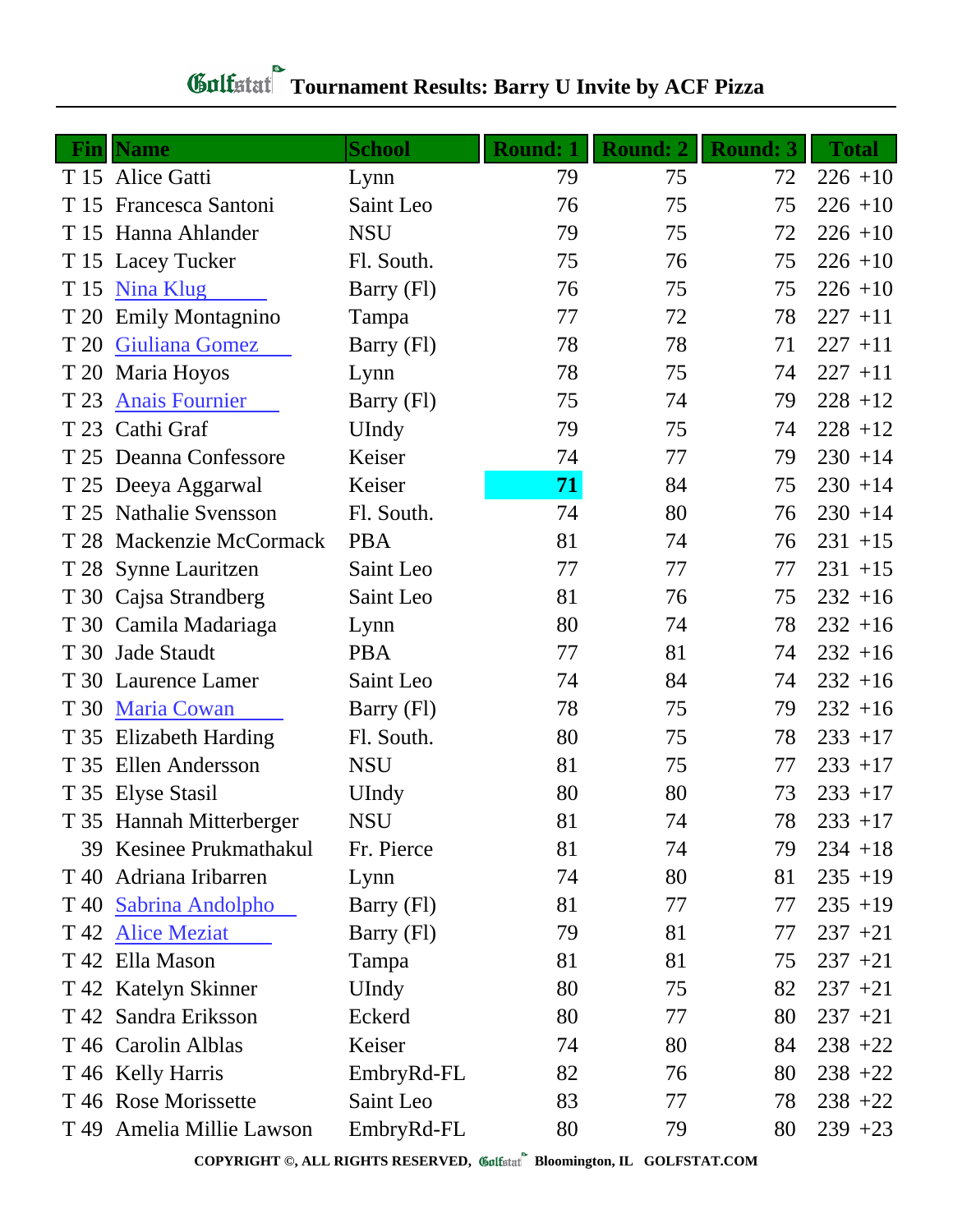|                 | <b>Fin</b> Name          | <b>School</b> | Round: 1 | Round: 2 | <b>Round: 3</b> | <b>Total</b> |
|-----------------|--------------------------|---------------|----------|----------|-----------------|--------------|
|                 | T 49 Honor Keilty        | Lynn          | 79       | 84       | 76              | $239 + 23$   |
| T <sub>49</sub> | <b>Mackenzie Dieter</b>  | EmbryRd-FL    | 81       | 79       | 79              | $239 + 23$   |
| T <sub>49</sub> | Mavi Vergos              | Keiser        | 77       | 79       | 83              | $239 + 23$   |
|                 | T 53 Celine Ustgard      | Eckerd        | 79       | 81       | 81              | $241 + 25$   |
| T 53            | Kayla Schuberta          | Fr. Pierce    | 83       | 79       | 79              | $241 + 25$   |
| T 53            | Sophia Dieter            | EmbryRd-FL    | 80       | 80       | 81              | $241 + 25$   |
|                 | 56 Hanna Rizzolo         | Fl. South.    | 79       | 80       | 83              | $242 + 26$   |
| 57              | Isabella Adkins          | Tampa         | 82       | 78       | 83              | $243 + 27$   |
| T 58            | <b>Anastasia Cordero</b> | Barry (Fl)    | 82       | 78       | 84              | $244 + 28$   |
| T 58            | <b>Autumn Neiszner</b>   | Keiser        | 83       | 82       | 79              | $244 + 28$   |
|                 | T 58 Caroline Petchark   | Eckerd        | 81       | 86       | 77              | $244 + 28$   |
| 61              | Jenna Bayles             | Lynn          | 81       | 83       | 81              | $245 + 29$   |
| 62              | Micaela Leandro          | Fr. Pierce    | 85       | 79       | 83              | $247 + 31$   |
| T 63            | <b>Brigitte Clements</b> | EmbryRd-FL    | 80       | 90       | 78              | $248 + 32$   |
| T <sub>63</sub> | Maggie Schaffer          | UIndy         | 78       | 88       | 82              | $248 + 32$   |
| T <sub>65</sub> | <b>Ellen Caton</b>       | UIndy         | 88       | 84       | 77              | $249 + 33$   |
| T <sub>65</sub> | <b>Emme Lantis</b>       | <b>PBA</b>    | 82       | 85       | 82              | $249 + 33$   |
|                 | T 65 Reni Jancsik        | EmbryRd-FL    | 87       | 82       | 80              | $249 + 33$   |
| T <sub>68</sub> | Ali DiZinno              | Eckerd        | 82       | 87       | 81              | $250 + 34$   |
|                 | T 68 Apryl Parker        | Eckerd        | 83       | 88       | 79              | $250 + 34$   |
| 70              | Elena Denny              | <b>PBA</b>    | 91       | 84       | 79              | $254 + 38$   |
| T 71            | Alexandra Robb           | Keiser        | 83       | 90       | 85              | $258 + 42$   |
| T 71            | Alia Godek               | Fr. Pierce    | 88       | 89       | 81              | $258 + 42$   |
| 73              | Isa Ugalde               | <b>PBA</b>    | 92       | 85       | 86              | $263 + 47$   |
| 74              | Paula Valdivia           | EmbryRd-FL    | 84       | 89       | 91              | $264 + 48$   |
| 75              | Alexis St. Laurent       | Fr. Pierce    | 86       | 91       | 90              | $267 + 51$   |
| 76              | <b>Camila Marquez</b>    | Barry (Fl)    | 93       | 97       | 84              | $274 + 58$   |

## *Gulfatat* Tournament Results: Barry U Invite by ACF Pizza

| Round: 1 Round: 2 Round: 3 |  |  | Total |
|----------------------------|--|--|-------|
|----------------------------|--|--|-------|

| <b>TEAM STATISTICS:</b> |        |                   |                      |    |
|-------------------------|--------|-------------------|----------------------|----|
| <b>Average Score:</b>   | 309.83 |                   | 307.17 304.75 307.25 |    |
| Rounds Below Par:       |        |                   |                      |    |
| Rounds Even Par:        |        | $\mathbf{\Omega}$ |                      |    |
| Rounds Above Par:       | 12     | 12                |                      | 36 |